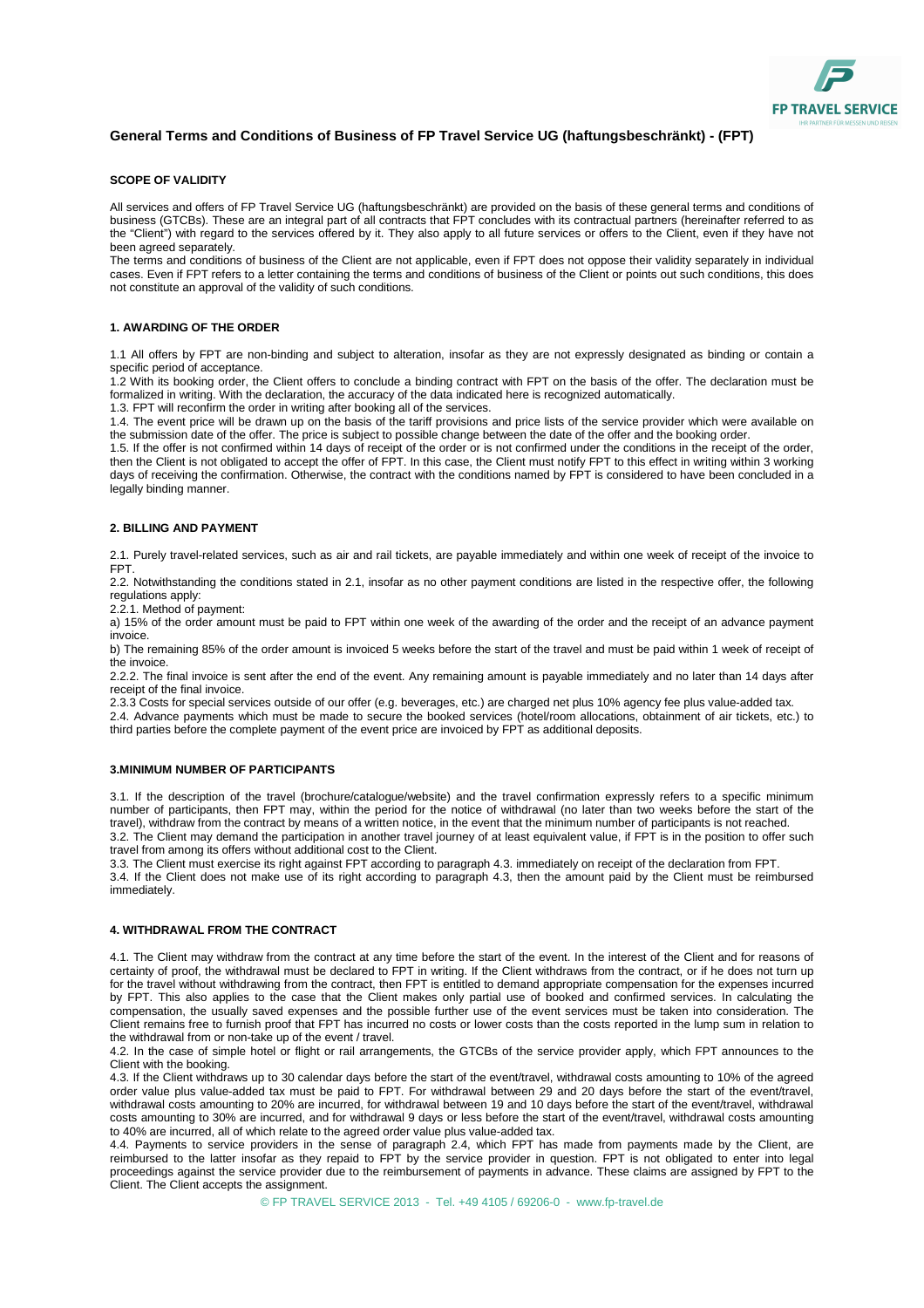4.5. In the event of the postponement of the date of the order by the Client up to 30 days before the start of the arrangement, 5% of the agreed order value is charged for rebooking costs, if the order is processed within the next 12 months. If the order must be postponed within the 30-day period, then the costs under 4.1 or 4.2. apply.

4.6. Withdrawal declarations or change notifications become effective on the date on which they are received by FPT. The date of receipt of mail by FPT is authoritative. Withdrawal, rebooking and handling charges are payable immediately, and no later than 14 days after receipt of the invoice.

4.7. For the protection of the Client, FPT recommends taking out travel curtailment costs insurance. Information about this will be provided by FPT on request.

## **5. WITHDRAWAL DUE TO FORCE MAJEURE**

5.1. Hindrance, endangerment and impairment of a significant nature due to unforeseeable and extraordinary circumstances, e.g. war, domestic unrest, strikes, epidemics, sovereign arrangements (withdrawal of landing rights, border closures, etc.), natural disasters, accidents, destruction of accommodation or equivalent incidents give both parties the right of withdrawal.

5.2. In such cases, FPT may demand compensation for services provided or to be provided, which will be calculated according to § 346 or 651i BGB (German Civil Code).

5.3. In the event of cancellation, FPT is obligated to provide return transportation if the contract included transportation. In any case, however, FPT must take the necessary measures to execute the cancellation of the contract.

5.4. The additional costs of the return transportation, insofar as they are included in the contract, are borne by the Client.

#### **6. GENERAL TERMS AND CONDITIONS OF BUSINESS FOR THE EXCLUSIVE ACCOMMODATION SERVICE**

6.1. FPT is only an intermediary, and therefore not a partner, in the accommodation contract. The contracting party is the respective service provider (e.g. hotel, guesthouse, etc.). Therefore, the terms and conditions of business of the accommodation company are applicable.

FPT performs its intermediation services in the name of and for the account of the service provider in question, and is therefore not an organizer in the sense of § 651a, Para. 1 of the German Civil Code.

6.2. The Client is obligated to publish a list of names and the provisional arrival time of the guests booked by him, no later than 4 weeks prior to arrival.

6.3. Credit-card data: Room reservations may only be made in conjunction with the disclosure of a valid credit-card number including its expiration date and the name of the cardholder. The credit-card data is forwarded to the booked accommodation company as a booking guarantee.

### **7. SPECIALFEES, BOOKING CONDITIONS, CANCELLATION CONDITIONS AND PAYMENT CONDITIONS:**

Notwithstanding these GTCBs, insofar as other agreements have not been made in individual cases, the following fees, booking conditions, cancellation conditions and payment conditions apply to bookings of the listed services:

7.1. Flight: In addition to the published flight prices, fees and taxes, FPT calculates the following service fees:

Flight tickets within Germany: €30.00 per person per ticket

Flight tickets, international: €45.00 per person per ticket

Connecting flights abroad: €15.00 per person per stopover

Low-cost carriers: €35.00 per person per ticket

Rebookings: €35.00 per person per change (plus the prescribed fees according to the tariff)

Refunds: €25.00 per person per change (plus the prescribed fees according to the tariff)

Paper ticket surcharge: €23.00 per person per ticket

The above prices are understood to be exclusive of the statutory value-added tax.

In addition, the fees and tariff provisions of the airlines applicable to the booked tariff also apply. FPT will indicate or provide a written record of those on request.

7.2. Rail: With the exception of rail & bed tickets, the conditions of which can be seen in the respective offer, the tariff provisions of the rail companies involved are applicable. FPT will make these available on request according to the booked tariff. For consulting activities, FPT charges an additional service fee of €12.00 plus the statutory value-added tax. Changes and cancellations are charged with a processing fee of €15.00 plus the statutory value-added tax per ticket per change. In addition, the fees and tariff provisions of the rail companies applicable to the booked tariff also apply. FPT will indicate those on request.

7.3 Hotel: Changes or cancellations made after booking, after the expiration of the free cancellation period granted by the accommodation companies, are charged a service fee of €15.00 plus the statutory value-added tax per person per change. In addition, the conditions negotiated with the accommodation companies apply, which FPT will indicate on request. The Client must be aware that the hotel is entitled to charge cancellation and no-show fees of up to 100%. If, in the event of cancellation, the rooms may be resold to others, the cancellation fee is reduced accordingly. All extras must be paid by the guests directly on site.

### **8. LIABILITY**

8.1. Insofar as FPT acts as an intermediary in the provision of travel services and other services, it is liable only for avoidable mistakes in the context of the travel intermediation. With the exception of deliberate actions and gross negligence, any liability and warranty is limited in each individual case to the value of the underlying travel service. 8.2. Own services

FPTS is liable under the duty of care of a prudent businessman for:

a) conscientious travel preparations,

b) the careful selection and supervision of service providers,

c) the proper provision of the contractually agreed travel services.

If individual travel services which do not affect the overall nature of the event, cannot be executed through no fault of FPT, then FPT will offer equivalent replacement services, as far as possible. If the Client accepts this offer, he loses his right to claim a reduction of the travel price accordingly.

8.3. Third-party services

If, in the context of travel organized by FPT, additional bookings are made by FPT at the request of the Client, then FPT is arranging for third-party services, as is expressly mentioned by FPT in the travel advertisement. FPT is therefore not liable for the provision of the